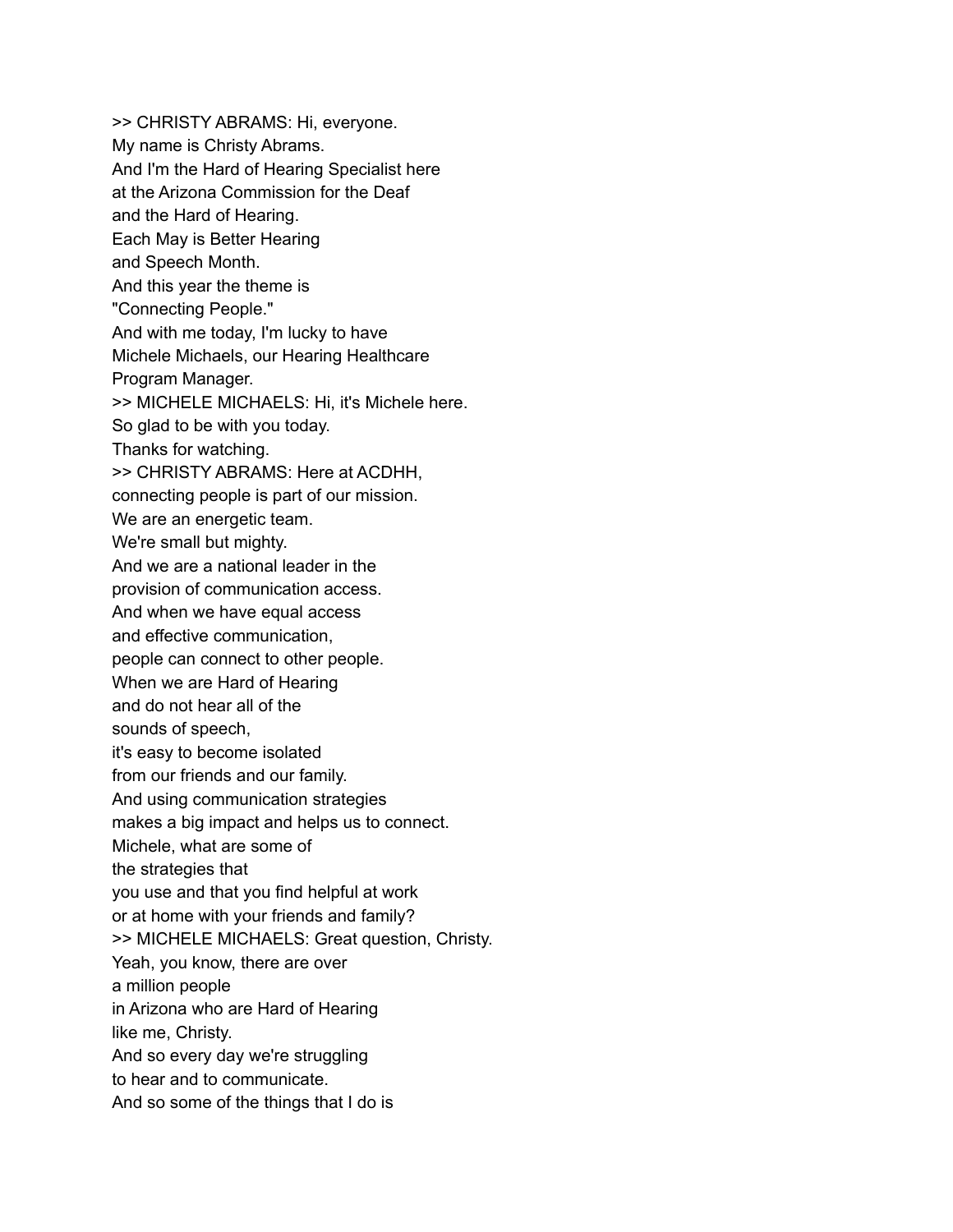I always request accommodations, whether it is CART captioning or assistive listening devices, things like that. I always request those. And I also ask people to look at me, get my attention, maybe wave at me, so that I know to focus on them and their voice and also be able to read their nonverbal expression, okay? That communication that happens that I can see in their body language and their eyes, the movement of their face, that kind of thing. So those are important things that I do pretty much every day. >> CHRISTY ABRAMS: That's great. Those are some really helpful strategies to use. I know sometimes when we are Hard of Hearing, and myself growing up being Hard of Hearing, it can be really uncomfortable to make others aware of our hearing loss. And we really have to become teachers. And we have to teach others what we need. And we have to be our own best self-advocates. So it is really a learning process. And I really want people out there to know that they are not alone. As you mentioned, there's more than a million people right here in Arizona. So ACDHH is here for you and to share information and resources. And we are glad to do that. What are some of the programs, Michele, that you oversee here at the Commission? >> MICHELE MICHAELS: Oh, sure, yeah, I'm happy to talk about that. So the Arizona Commission for the Deaf and the Hard of Hearing, we offer a lot of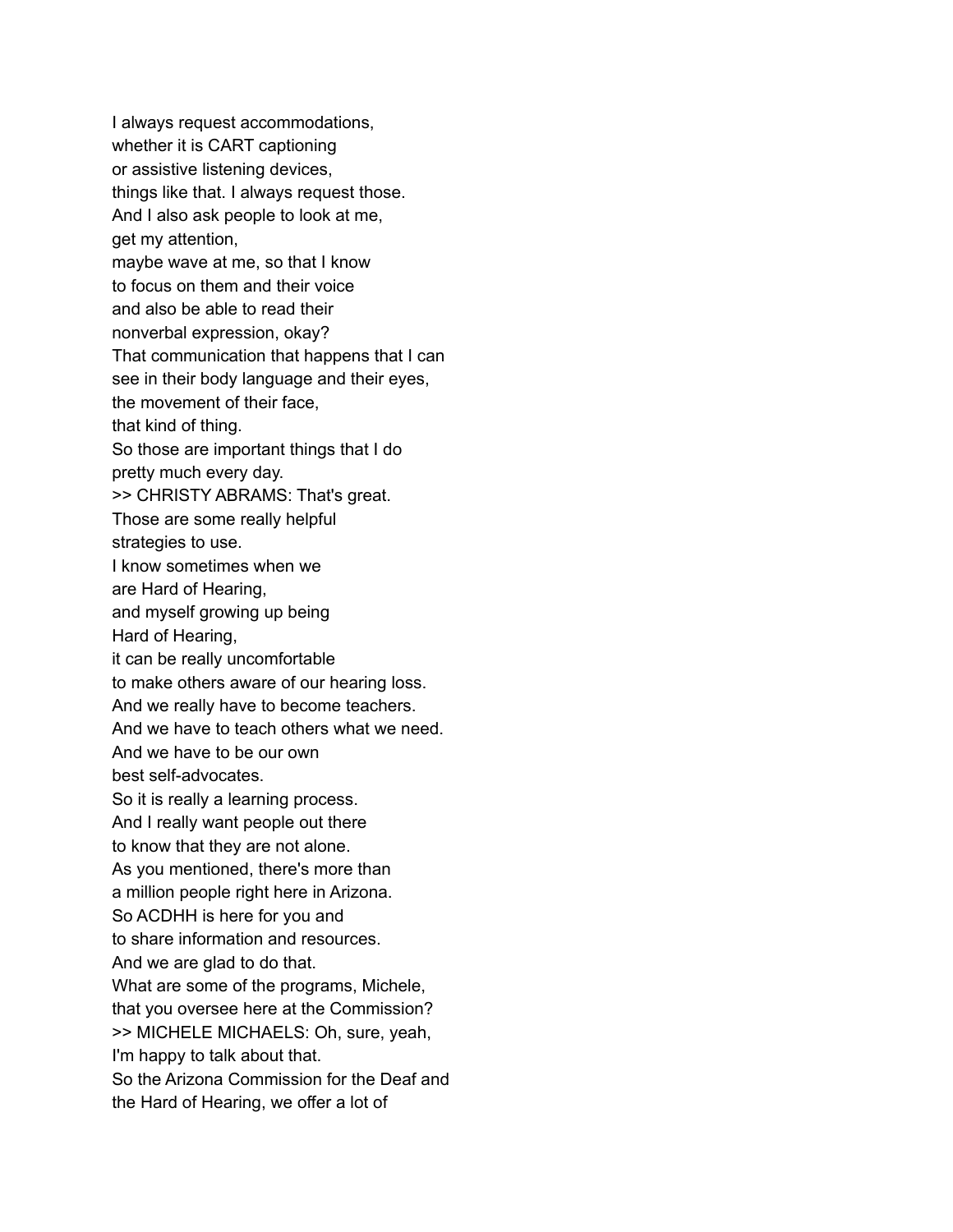programs and services to the community at-large from the Arizona Relay Service, which is you access that by dialing 711, to the free telephone program. Anybody in Arizona who needs a phone to communicate better because of their hearing or speech loss, we've got those devices free of charge. We also have the Hearing Healthcare Assistance Project that Christy and I work in. And so people who are looking for hearing aids, we're going to connect with them, ask them some questions, help them find the resources they need for hearing aids, hearing healthcare. So those are some of the things that I'm working at as the Program Manager for this area. >> CHRISTY ABRAMS: That's great. I know Michele and I receive dozens of phone calls and emails every single day from people that are navigating their hearing loss and what it's like to be Hard of Hearing, trying to figure out their employment maybe, or have questions about how to connect with their doctor during a doctor appointment. And they really aren't sure. And that's what we're here for. If you have any questions, we hope that you'll reach out to us and that we can help guide you and provide you with information and resources to help you cope with that. And that's what we're here for. Being Hard of Hearing, one of the most helpful things is to connect with other Hard of Hearing people. It really does help.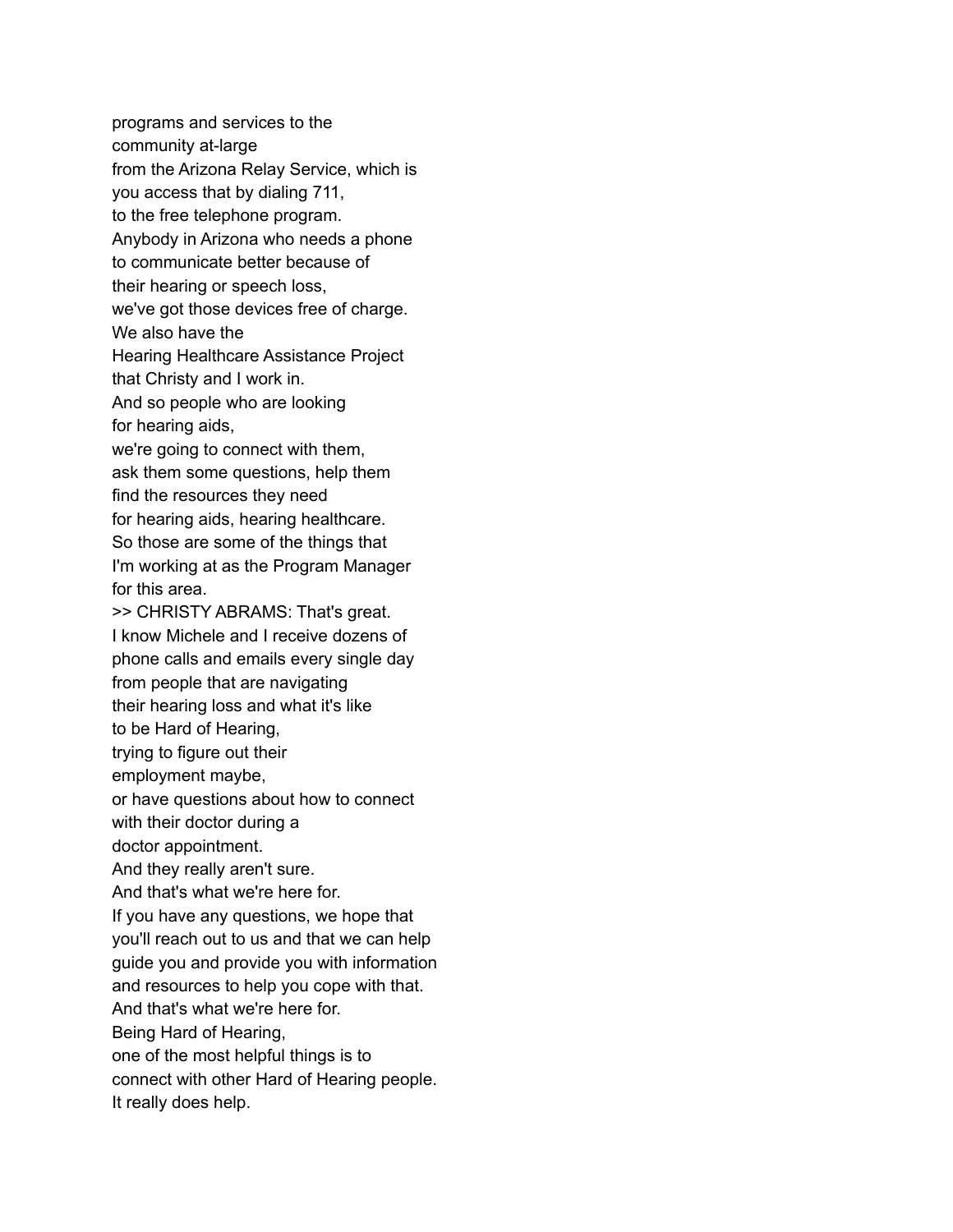And at ACDHH we're here. We want to help to empower you to do and live the best life you can and to be here with you on your hearing loss journey. So you're not alone. Is there any last things that you want to add, Michele? >> MICHELE MICHAELS: There are a lot of support groups that are available virtually. Some are in-person throughout our state and throughout the country. So the Hearing Loss Association of America has several chapters here in Arizona. Down in Tucson area, we also have the Adult Hearing Loss Association. They have an actual facility, and they offer a lot of virtual and in-person support groups about hearing loss, tinnitus, cochlear implants, all of those kinds of issues. So there's a lot of support out there that we can connect you to. So just reach out to us. And we're going to walk you through each individual situation. So if you're going to a family gathering, you've got hearing loss, we'll say, hey, you know, tell your family members, Hey, I'm Hard of Hearing, and when you are standing and there's a whole lot of light behind you, I can't see your face and I can't read your lips. So, you know, you can say, hey, let's move over here. Or let's go into a quiet room. Or you can do things like, Can we turn down some of that noise? Or get away from that noise? That will help. In the workplace,